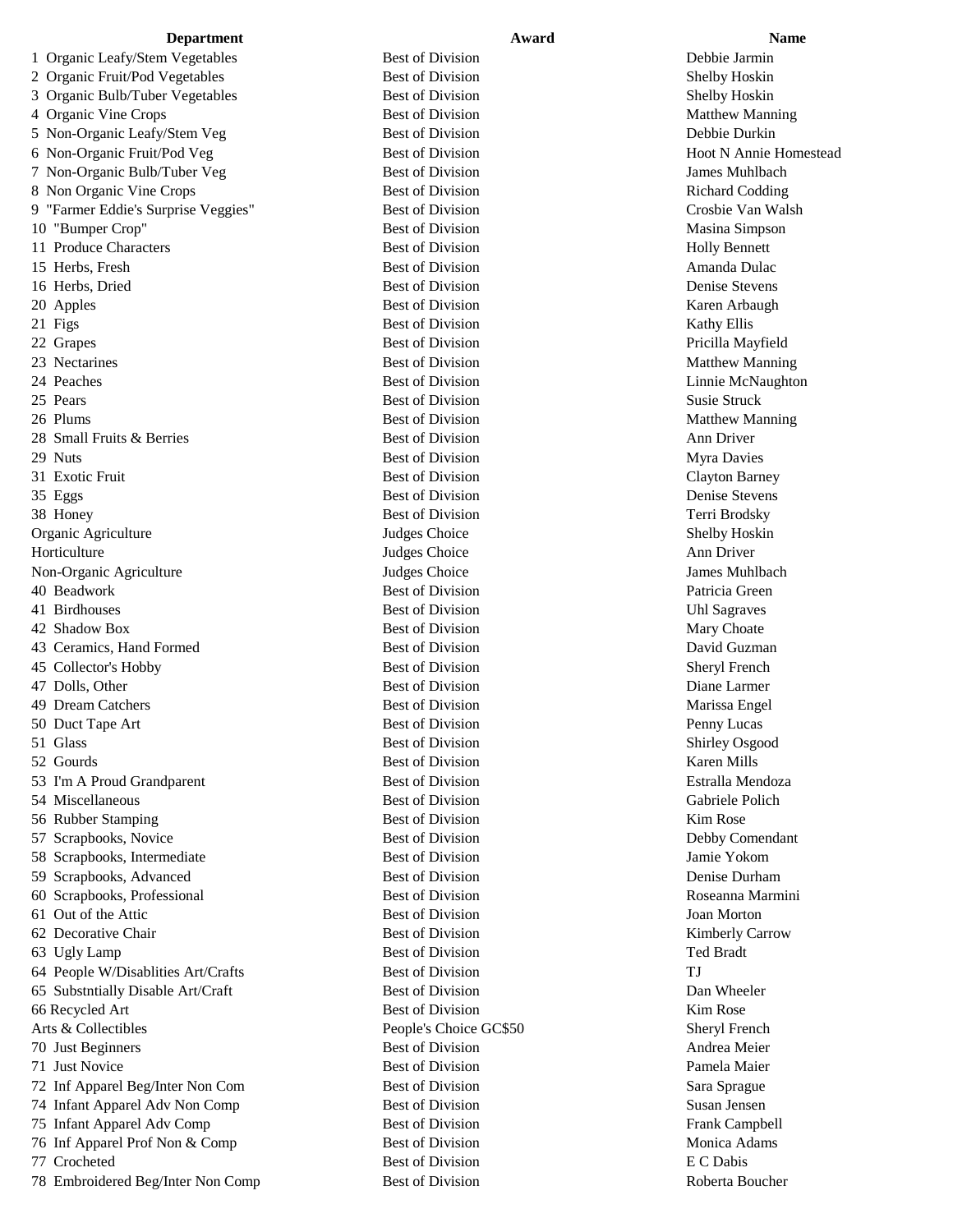80 Embroidered Adv Non Comp Best of Division Best of Division Margaret Urke 83 Counted Cross Stitch Best of Division Best of Division Ruth Fisher 86 Afghans Best of Division Best of Division Lindsey Cleveland 87 Christmas Items Beg/Inter Non Best of Division Cathy Garten Cathy Garten 91 Christmas Items Prof Non & Com Best of Division Karen Arbaugh 92 Misc Beg/Inter Non Computer Best of Division Linda Reeve 98 Sewing - Beg/Inte Non Comp Best of Division Bev Sarchett 100 Sewing Adv Non Computerized Best of Division L Susan Jensen 103 Doll Clothes Best of Division Merryanne Robinson 104 Teddy Bears Sandy Allen Best of Division Sandy Allen Sandy Allen 105 Costumes & Apparel **Best of Division** Best of Division Alice Ruth Mischke 106 Antique Sewing Items **Best of Division** Best of Division **Linda Lasich** Linda Lasich Clothing & Textiles Div 70 -106 Judges Choice Cathy Garten Cathy Garten 110 Quilts, Just Beginners **Best of Division** Best of Division Denise Durham 111 Quilts, Novice **Best of Division** Best of Division **Kirsty Brockschmidt** 112 Quilts, Imtermediate **Best of Division** Best of Division Cathy Garten 113 Quilts, Advanced Best of Division Best of Division Ruby Lee Foster 114 Quilts, Professional Best of Division Deidre Campbell 115 Artistic Quilting **115 Artistic Quilting Campbell** Best of Division **Deidre Campbell** 116 "Catch the Fair Bug" Best of Division Best of Division Lorna Straka Quilts - People's Choice People's Choice Cyna Kern 120 Best Nevada County Scene Best of Division Best of Division Diane Masini 122 Novice Art **Best of Division** Best of Division Robert Desanti 123 Intermediate Art **Best of Division** Best of Division **Gordon Pelton** 124 Advanced Art **Best of Division** Best of Division **George Kilner** 125 Professional Art **Best of Division** Best of Division Sandy Lindblad 126 "Catch the Fair Bug" Cartoon Best of Division Destiny Bradt 129 China Painting Advanced Best of Division Donna Hansen 131 Sculpture Advanced Best of Division Bruce Hesla 132 Sculpture Professional 2008 Best of Division Best of Division R Dean Nyberg 133 Gourds **Best of Division** Beverly Blake 134 Poetry **Best of Division** Best of Division Mary C Wood Fine Arts **People's Choice** Daniel Steele Daniel Steele 140 Dry Arrangements Best of Division Victoria Greening 141 Miniature Dry Arrangements Best of Division Jean Tyra 142 Dry Arrangement Wreaths & Swag Best of Division Jan Pellizzer 144 Garden Photo Contest **Best of Division** Beverly Blake 145 Novelty Planted Container Best of Division LaVelle Stanton 146 Fairy Garden **Best of Division** Best of Division **Denise Durham** Denise Durham 147 Potted Plants and Best of Division Best of Division Patti Anderson Freygang 148 Bonsai **Best of Division** Best of Division Phil Richardson 149 Cactus **Best of Division** Best of Division Megan Smith-Barney 150 Carnivorous Plants **Best of Division** Best of Division **Debbie Marshall** 151 Succulents Best of Division David Reed 152 "Not Your Pettiest" Best of Division Best of Division Maddison Easley Potted Plants 147-151 Judges Choice Megan Smith-Barney 154 Artistic Design Intermediate Best of Division Lyn Muth 155 Artistic Design Advanced Best of Division Best of Division Rachel Thompson 156 Artisitc Design Premier Best of Division Margaret Good 157 Artistic Design Miniature **Best of Division** Best of Division **Kate Horton** 158 "Catch the Fair Bug"" Best of Division Margaret Good 159 Exhibition Table Setting Open Best of Division Best of Division Ann Wallace 160 Still Life Open Best of Division Victoria Greening 162 Companion Arrangements Best of Division Victoria Greening 163 Nevada County Fair Arrangement Best of Division Margaret Good 164 Cut Flowers Wednesday Best of Division Linda Maloney 153 - 160 Artistic Design, Wednesday Best of Division Rachel Thompson Wed Artistic Design 153-163 Judge's Choice Margaret Good Wed Cut Flowers 164 and the Stan Herum Judge's Choice Stan Herum Stan Herum

167 Artistic Design Advanced Best of Division Best of Division Rachel Thompson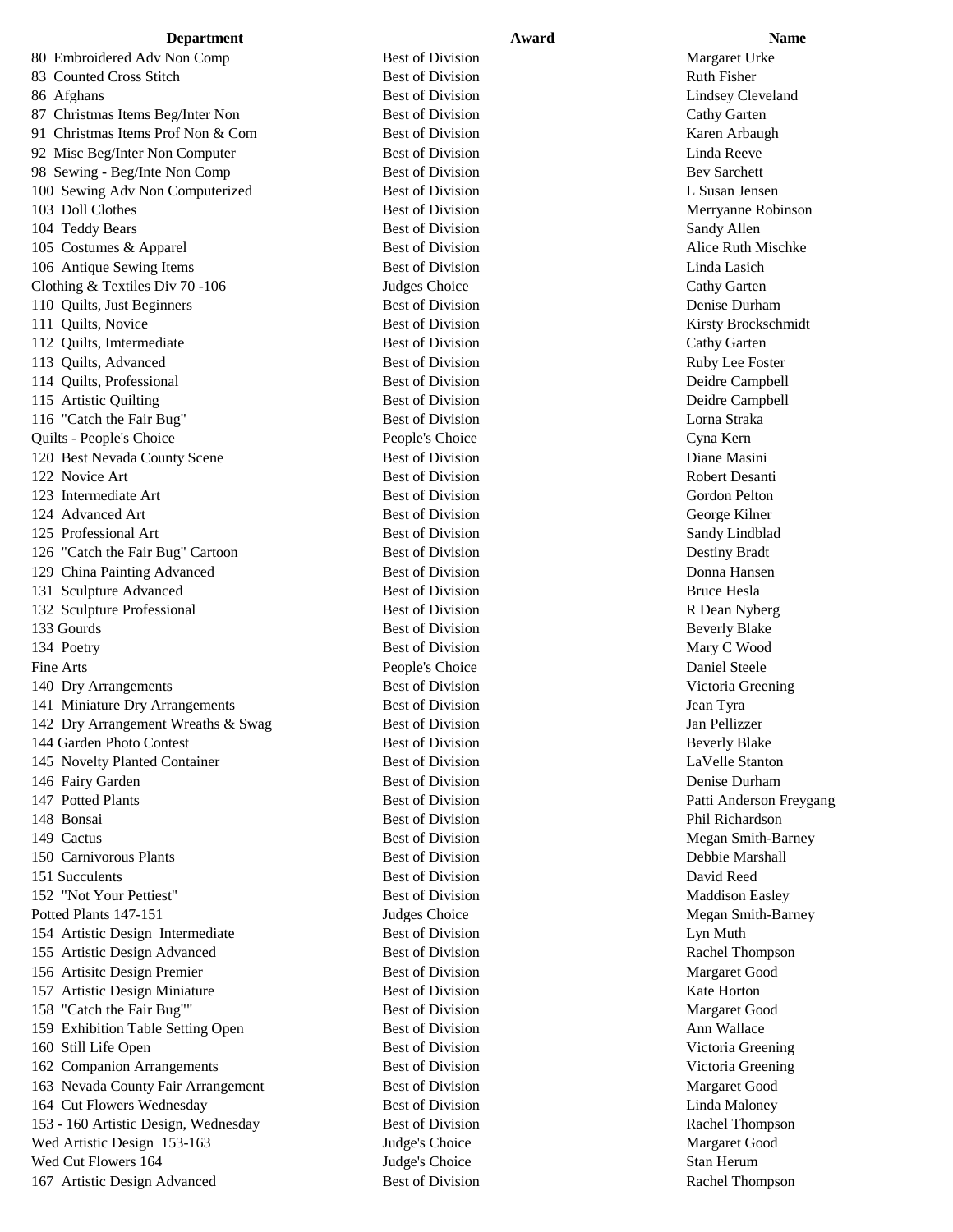### **Department Award Award Name**

168 Artistic Design Premier **Best of Division** Best of Division Victoria Greening 169 Artisitc Design Miniatures **Best of Division** Best of Division Darlene Moberg 170 "Catch the Fair Bug" Best of Division Best of Division Margaret Good 171 Functional Table Setting Open Best of Division Victoria Greening 172 Still Life Open Best of Division Best of Division Ann Wallace 173 Nevada County Fair Arrangement Best of Division Victoria Greening 174 Cut Flowers Friday Show Best of Division Best of Division Sherry Dunn 175 A Bowl of Roses **Best of Division** Best of Division Sherry Dunn 176 Stop & Smell the Roses Best of Division Best of Division Sherry Dunn Fri Artistic Design 165-173 Judge's Choice Victoria Greening Fri Cut Flowers 165-173 Judge's Choice Stan Herum 180 Biscuits and Rolls **Best of Division** Best of Division Barbara Whitaker 181 Breads **Best of Division** Barbara Whitaker 182 Cobbler Best of Division Best of Division Serena Longacre 183 Cookies Best of Division Lisa Moon 184 Confections **Best of Division** Best of Division **Lisa Moon** 185 Cornish Item **Best of Division** Best of Division **Best of Division** Jacklyn Poteet 186 Cream Pies **Best of Division** Best of Division Mary Margaretich Mary Margaretich 187 Cupcakes **Best of Division** Best of Division **Karen Gobert** Karen Gobert 188 Decorated Cookies **Best of Division** Best of Division **Breeanna Knox** 189 Gluten Free Baked Foods Best of Division Breeanna Knox 190 Gourmet Foods Best of Division Lisa Moon 192 Layer Cakes **Best of Division** Best of Division Karen Gobert 194 Loaf, Pound or Sheet Cake Best of Division Best of Division Barbara Whitaker 195 Low Sugar Baked Foods **Best of Division** Best of Division Stacie La Jeunesse 196 Pies and Pastry **Best of Division** Best of Division Carolyn Hammill 197 Very Low Fat Baked Foods **Best of Division** Barbara Whitaker 198 Dec Cakes & Novelty Items, NP Best of Division Kathy Kinney 199 Mom's Cookie Jar **Best of Division** Best of Division Jacklyn Potet 200 For Men Only **Best of Division Best of Division** Piotr Cymbalski 201 Prepared Mix-Up Best of Division Best of Division Lisa Moon - Biscuits and Rolls 180-202 Judges Choice Piotr Cymbalski 206 Canned Fruit **Best of Division** Best of Division Kathryn Jechura 207 Canned Vegetables and Bobbie Goff Best of Division Bobbie Goff Bobbie Goff 208 Pickles & Relishes and April Reese Best of Division and April Reese 209 Jams, No Pectin or Paraffin Best of Division Best of Division Jane Betts 210 Jams, Pectin added No Paraffin Best of Division Best of Division Rachel Davidson 211 Jellies No Pectin or Paraffin Best of Division Sharol Partidos 212 Jellies, Pectin, No Paraffin **Best of Division** Best of Division Sherri Thibodeau 213 Preserves No Paraffin **Best of Division** Best of Division Kathryn Jechura 214 Gourmet Jam/Jelly No Paraffin Best of Division Best of Division Andrea Lanser 215 Marmalades/Butters No Paraffin Best of Division Jeff Thomsen 218 Fruit Syrup Best of Division Carmen Anderson 220 Dried Fruit/Veg/Leathers No Ad Best of Division Susan Street 221 Jerky Best of Division Best of Division Damien Lacayo 223 Vinegars Best of Division Rathy Ellis 225 BBQ Sauce **Best of Division** Best of Division **Example 225 BBQ Sauce** Reith Stroup 226 "Catch the Fair Bug" Challenge Best of Division Lorena Ferchaud - Preserved Foods JC 205-223 Judge's Choice April Reese 235 - Red Wine Best of Division Bill Lynch 235 - Class 3 Best Syrah Best of Division Best of Division Bill Lynch 235 - Class 1 Cabernet Sauvignon Best of Division Jeff Kiefer 235 - Class 2 Zinfandel **Best of Division** Best of Division Richard Munster 235 - Class 4 Best Varietal Red Best of Division Best of Division Tony Mello 236 - White Wine **Best of Division** Best of Division **Dave Elliott** 237 - Blush Wine **Best of Division** Best of Division **Peter Callaham** 238 - Dessert Wine **Best of Division** Best of Division **Dan Carrick** Dan Carrick 239 - Non Grape Wine Best of Division Best of Division Charelene Prince 240 - Wine Label **Best of Division** Bob Mora Bob Mora

BOD Blush,Dessert,Non Grape 237 - 239 Best of Division Dan Carrick Dan Carrick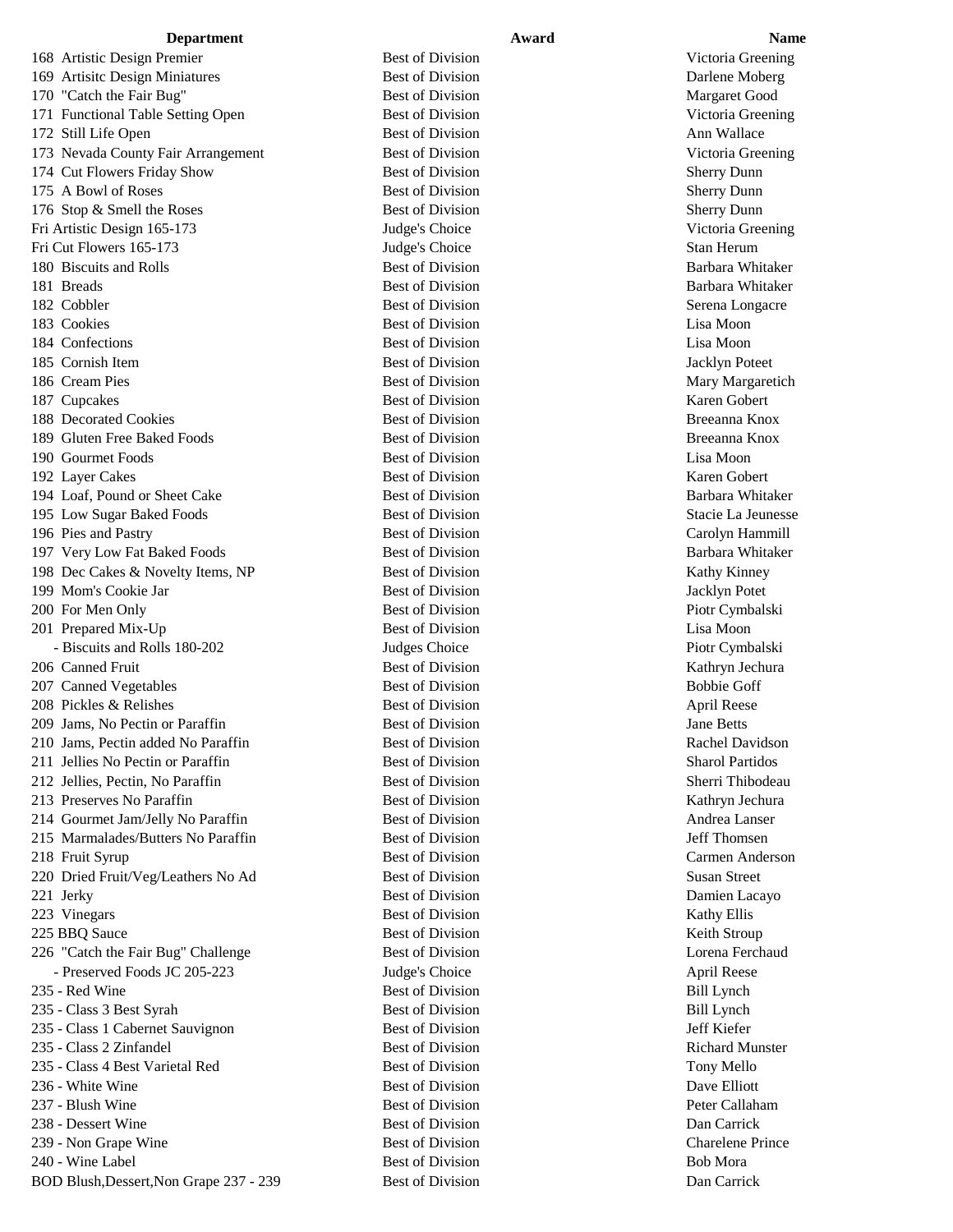- Wine Judges Choice Div 235-239 Judges Choice Dan Elliott 245 - Black & White Photography Best of Division Ingrid Lockhart 246 - Color Photography Best of Division Andrew Wright 247 - Professional Photography Best of Division Sherry Kirksey 248 - Animal Lover's Picture Story Best of Division Ron Arnall 250 - Draft Horse Classic Best of Division Joan Morton 251 - Fair Photo Best of Division Andrew Wright 252 - Nevada County Scene **Best of Division** Best of Division **John Szymanski** 255 Amateur Woodworking/Furnishing Best of Division Best of Division Sagraves Uhl G 256 Prof. Woodworking/Furnishings Best of Division Tracy Wilson 263 Woven w/Handspun Yarn **Best of Division** Best of Division Mardi Naythons 264 Handspun Skeins **Best of Division** Best of Division **Best of Division** Holly Leeds 265 Woven Items Best of Division Susan Robertson 266 Felted Items Susan Flynn Best of Division Susan Flynn Susan Flynn 267 Nevada County Inspiration **Best of Division** Best of Division **Beryl Moody** - Wool - Peoples Choice **Best of Division** Best of Division Sierra Mohr 270 - Agriculture - Exhibitors age 5 thru 8 Best of Division Hailey Heer 271 - Agriculture - Exhibitors age 9 thru 12 Best of Division Hannah Woodgrift 272 - Agriculture - Exhibitors age 13 thru 17 Best of Division Samuel Patton 273 - Produce Characters Exhibitors age 5 thru 8 Best of Division Corvine Hammon 274 - Produce Characters Exhibitors age 9 thru 12 Best of Division Owen Strolle 275 - Produce Characters Exhibitors age 13 - 17 Best of Division Samuel Patton 276 - Art, Age 5 thru 8 **Best of Division** Best of Division Kiera Galvin 277 - Art, Age 9 thru 12 Best of Division Best of Division Lucas Wheat 278 - Art, Age 13 thru 17 Best of Division Ellie Nunnink 279 - Cartoon Strip, age 5 thru 8 Best of Division Best of Division Truth Layton 280 - Cartoon Strip, age 9 thru 12 Best of Division Lydia Panter 281 - Cartoon Strip, age 13 thru 17 Best of Division Jesse Clark 282 - Ceramics & Pottery, age 5 thru 8 Best of Division Best of Division Willow West 283 - Ceramics & Pottery, age 9 thru 12 Best of Division Best of Division Thomas Collins 284 - Ceramics & Pottery, age 13 thru 17 Best of Division Nicolette Antisdel 286 - Collections - Exhibitors age 5 thru 8 Best of Division Carissa French 287 - Collections - Exhibitors age 9 thru 12 Best of Division Best over Strolle 288 - Collections - Exhibitors age 13 thru 17 Best of Division Catherine Snook 289 - Crafts - Exhibitors age 5 thru 8 Best of Division Michael Machado 290 - Crafts - Exh age 9 - 12 Class 1 Best of Division Div 290 Class 1 Emery Lawell 290 - Crafts - Exhibitors age 9 thru 12 Best of Division Jason Lehman 291 - Crafts - Exhibitors age 13 thru 17 Best of Division Jacob Shisler 292 - Masks - Exhibitors age 5 thru 8 Best of Division Rest of Division Kyle Peterson 293 - Masks - Exhibitors age 9 thru 12 Best of Division Owen Strolle 295 - Models - age 5 thru 8 Best of Division Best of Division Jesse Vaughn 296 - Models - age 9 thru 12 Best of Division Joshua Malak 298 - Mommy (or Daddy) & Me! Best of Division Best of Division Alexandria Machado 299 - Pet Look-A-Like - age 5 thru 8 Best of Division Cambelle Nunnink 300 - Pet Look-A-Like - age 9 thru 12 Best of Division Natalie Hays 302- Recycled Art - Exhibitors age 5 thru 8 Best of Division Forrest Gulick 303 - Recycled Art - Exhibitors age 9 thru 12 Best of Division Hillary Warmuth 304 - Recycled Art - Exhibitors age 13 thru 17 Best of Division Haley Roberts 305 - Scrapbooks, Age 5 -8 Best of Division Jayden Yokom 306 - Scrapbooks, Age 9 - 12 Best of Division Natalie Hays 308 - Shoe Box Art - Exhibitors age 5 thru 8 Best of Division Karter B 311 - Special Youth & Teens Best of Division Best of Division Arjun Levesque 312 - Windcrafts - ages 5 thru 8 Best of Division Hailey Heer 313 - Windcrafts - ages 9 thru 12 Best of Division Nicole Mills 314- Windcrafts - ages 13 thru 17 Best of Division Macy Mills 318 - Clothing - Exhibitors age 5 thru 8 Best of Division Valerie Warmuth 319 - Clothing - Exhibitors age 9 thru 12 Best of Division Ashley McCullough 320 - Clothing - Exhibitors age 13 thru 17 Best of Division Rebekah Lundin 321 - Textiles - Exhibitors age 5 thru 8 Best of Division **Best of Division** Allison McMahon 322 - Textiles - Exhibitors age 9 thru 12 Best of Division Emma Vanderpol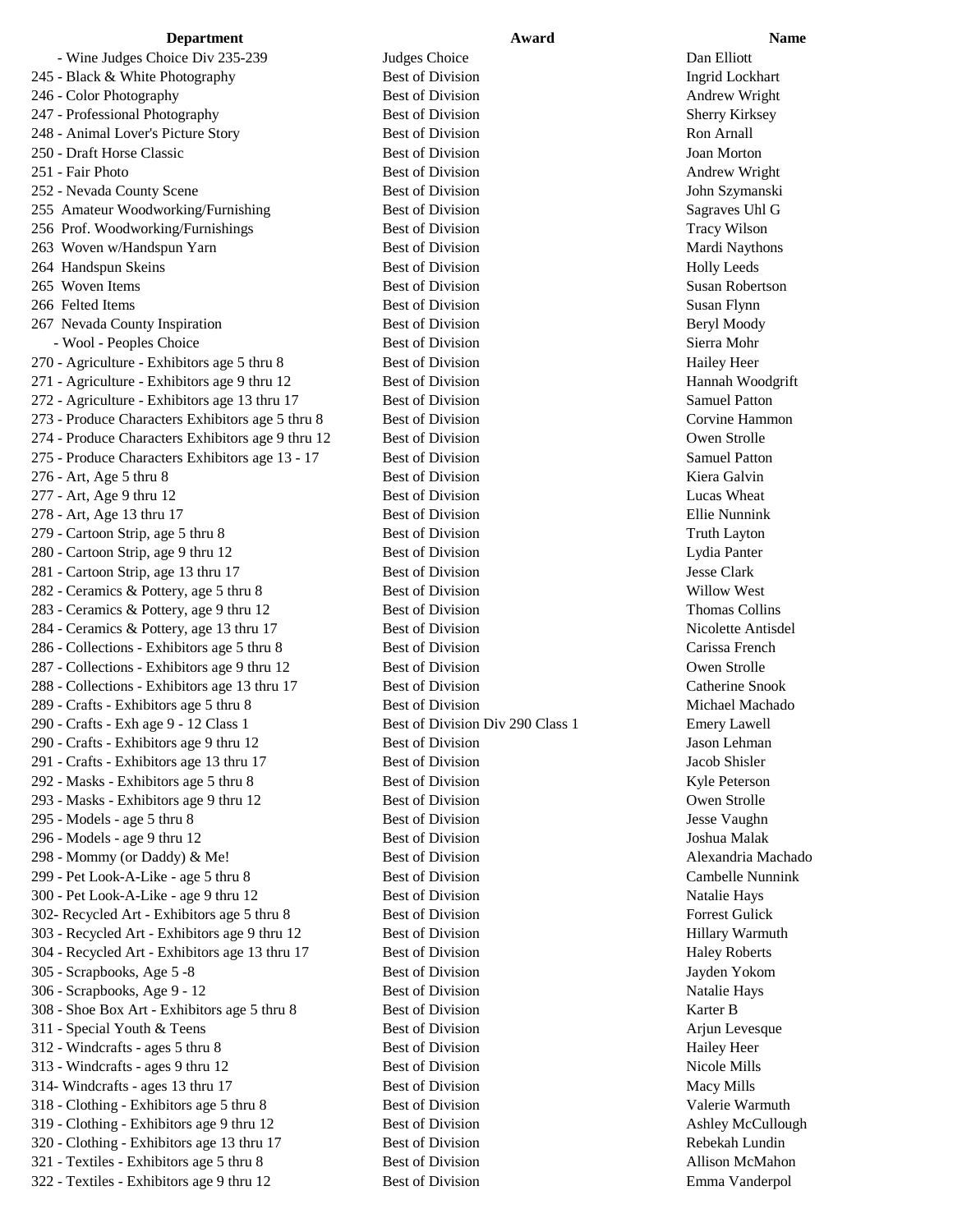323 - Textiles - Exhibitors age 13 thru 17 Best of Division Abbie Dulac 325- Wool and Woven - Exhibitors age 5 thru 8 Best of Division Bujah Rogers Elijah Rogers 329 - Community Service Exhibitors Age 9 thru 12 Best of Division Elizabeth Glomson 330 - Community Service, age 13 thru 17 Best of Division Melanie Cummins 331 - Companion Art Best of Division Willow West 332 - Dried Arrangement, age 5 thru 8 Best of Division Clara Heer 333 - Dried Arrangement, Age 9 thru 12 Best of Division Trevor Thompson 335 - Potted Plants and Abbie Dulac Best of Division and Abbie Dulac Abbie Dulac Abbie Dulac Abbie Dulac Abbie Dulac 335 - Potted Plants, Class 3 Best of Class Jacob Milhous 336 - Table Setting **Best of Division** Best of Division Maddie Prudhomme 337 - Wed. Artistic Design Standard, age 5-8 Best of Division Sara Gobert 338 - Wed. Artistic Design Standard age 9-12 Best of Division Trevor Thompson 339 - Wed. Artistic Design Standard, Age 13-17 Best of Division Bree Barnickol 340 - Wed. Artistic Design Mini, Age 5-8 Best of Division Valerie Warmuth 341 - Wed. Artistic Design Mini, Age 9-12 Best of Division Trevor Thompson 342 - Wed. Artistic Design Mini, Age 13-17 Best of Division Drake Thompson 343 - Fri. Artistic Design Standard, Age 5-8 Best of Division Hailey Heer 345 - Fri. Artistic Design Standard, Age 13-17 Best of Division Bree Barnickol 348 - Fri. Artistic Design Mini, Age 13-17 Best of Division Bree Barnickol 349 - Foods Baked - Exhibitors age 5 thru 8 Best of Division Naiomi Wagner 350 - Foods Baked - Exhibitors age 9 thru 12 Best of Division Best of Amelia Glaz 351 - Food Baked - Exhibitors age 13 thru 17 Best of Division Chole Rogers 353 - Confections - Exhibitors age 9 thru 12 Best of Division Trevor Thompson 355 - Giant Cookie Competition - ages 5 thru 8 Best of Division Sophie Panter 356 - Giant Cookie Competition - ages 9 thru 12 Best of Division Lydia Panter 357 - Giant Cookie Competition - ages 13 thru 17 Best of Division Kai Herrera 358 - Recipe in a Jar Best of Division Nate Becker 359 - Ugliest Decorated Cake Best of Division Lydia Panter 360 - Preserved Foods - Exhibitors age 5 thru 8 Best of Division Kara Kirkpatrick 361 - Preserved Foods - Exhibitors age 9 thru 12 Best of Division Skylaer Stranahan 362 - Preserved Foods - Exhibitors age 13 thru 17 Best of Division Hayden Mispley 363 - Youth Special - Class 1 Baked Foods Best of Class Alivia Raney 364 - Photography - Exhibitors age 5 thru 8 Best of Division Lana Jackson 365 - Photography - Exhibitors age 9 thru 12 Best of Division Lauren Jackson 366 - Photography - Exhibitors age 13 thru 17 Best of Division Gabriella Horvath 369 - Computers, Exhibitors Age 5 thru 8 Best of Division Ari Funk 370 - Computers, Exhibitors age 9 thru 12 Best of Division Emma Sheffo 381 - Sculpture, Exhibitors Age 5-8 Best of Division Naomi Peterson 382 - Sculpture, Exhibitors Age 9 thru 12 Best of Division Alyssa Gates 385 - Poetry - Exhibitors age 9 thru 12 Best of Division Evelyn Norris 386 - Poetry - Exhibitors age 13 thru 17 Best of Division Rebecca Trogdon 390 - Posters for Peace, Age 5-8 Best of Division Best of Division Julia Lance 393 - Ag Mechanics Projects and Best of Division Alex Fultz 393- Ag Mechanics Projects People's Choice Jared Creamer - Judge's Choice Div 302-304 Judge's Choice Hillary Warmuth Judge's Choice Div 325-327 Judge's Choice Ejiah Rogers - People's Choice Produce Div 273-275 People's Choice Owen Strolle 359 - Pople's Choice Ugliest Decorated Cake Peoples Choice \$15 Camille Forga 337-342 Wed. A of E Design Standard/Mini Award of Excellence Jr Wed Artistic Design 3rd Sara Gobert 343-348 Fri. A of E Design Standard/Mini Award of Excellence Jr Fri Artistic Design 3rd Bree Barnickol - Wool and Woven Div 325-327 Judges's Choice Elijah Rogers 337-342 Wed. A of E Design Standard/Mini Award of Excellence Jr Wed Artistic Design 2nd Bree Barnickol 343-348 Fri. A of E Design Standard/Mini Award of Excellence Jr Fri Artistic Design 2nd Bree Barnickol Judges Choice Youth/Teen Agriculture - 270 - 272 Junior Agriculture Judge's Choice Samuel Patton 337-342 Wed. A of E Design Standard/Mini Award of Excellence Jr Wed Artistic Design 1st Bree Barnickol 343-348 Fri. A of E Design Standard/Mini Award of Excellence Jr Fri Artistic Design 1st Bree Barnickol - Ag Mechanics **Proud Tradition \$100** Jared Creamer - Textiles, Best Quilt, Div 321-323 Cl 11-13 Best of Division Rebekah Lundin - Foods Baked 349 - 359 Judge's Choice Chole Rogers Chole Rogers 991 Adult Contest Class 1 Pigs can "FLY" bacon First Bill Mispley